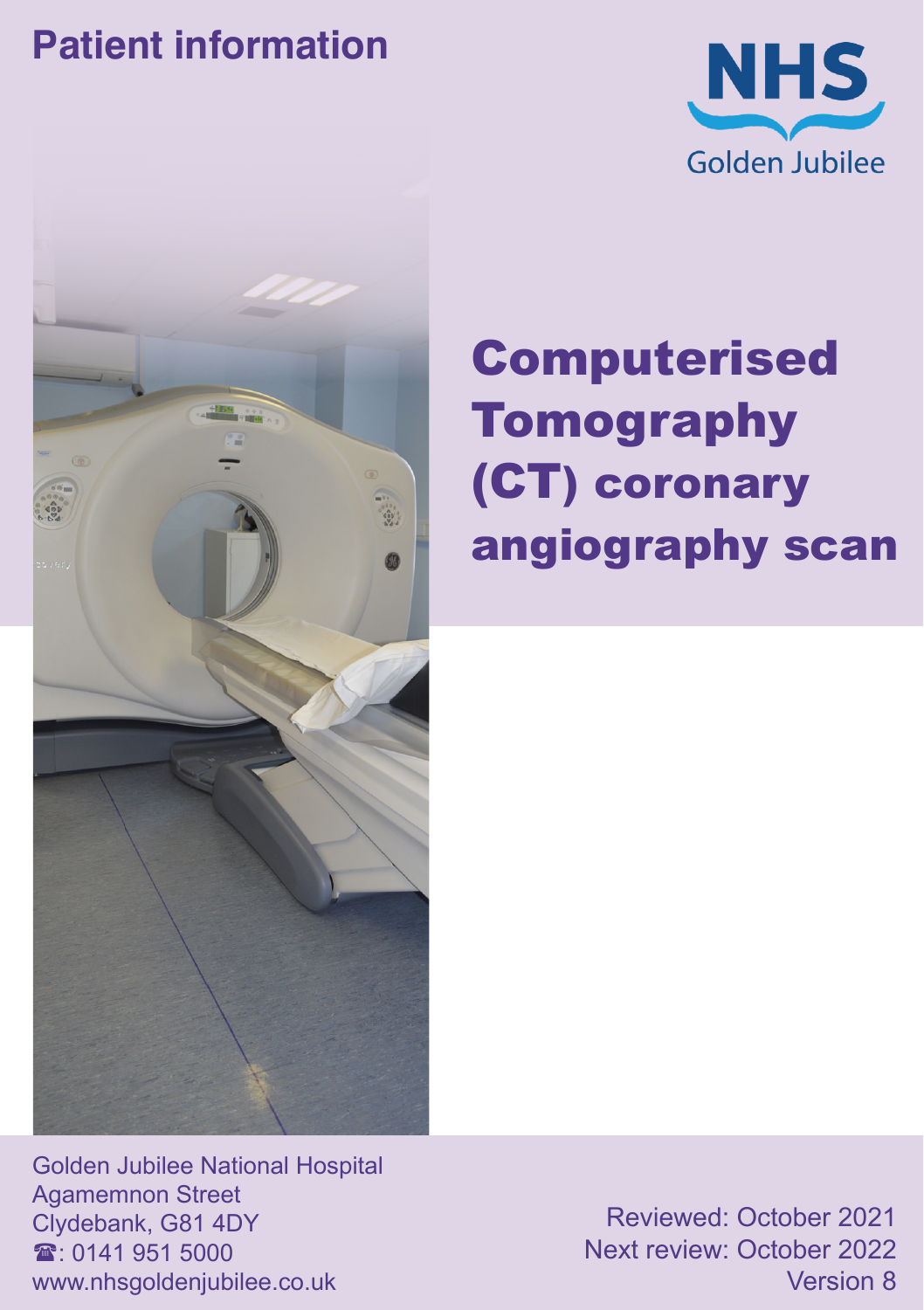Your cardiologist has referred you to have a CT scan of the coronary arteries (vessels that supply blood to the heart muscle). The purpose of this booklet is to explain what happens before, during and after the procedure. You will have been sent a letter with specific instructions about preparing for your scan.

#### **What is a CT scan?**

Computerised Tomography involves cross-sectional imaging using X-rays which are transmitted via a computer to a monitor. These images are stored for review by a Radiologist, a doctor who will interpret the scan.

The CT scanner is open at both ends and the area of your body being scanned will move through the scan area.

#### **Before the scan**

Prior to the scan, the radiographer will check your details and ask you some questions to ensure that the correct area of your body is being scanned. When you arrive in the department, your heart rate will be checked and you may be given medication to lower your heart rate – this can take up to one hour to take effect.

Eat a light breakfast or lunch before your scan, do not restrict fluids. You will be asked to undress and wear a hospital gown. You will be asked to remove your jewellery or body piercings if they are going to be in the scan field.

Heart monitor leads will be attached to your chest in order to monitor your heart rate during the procedure.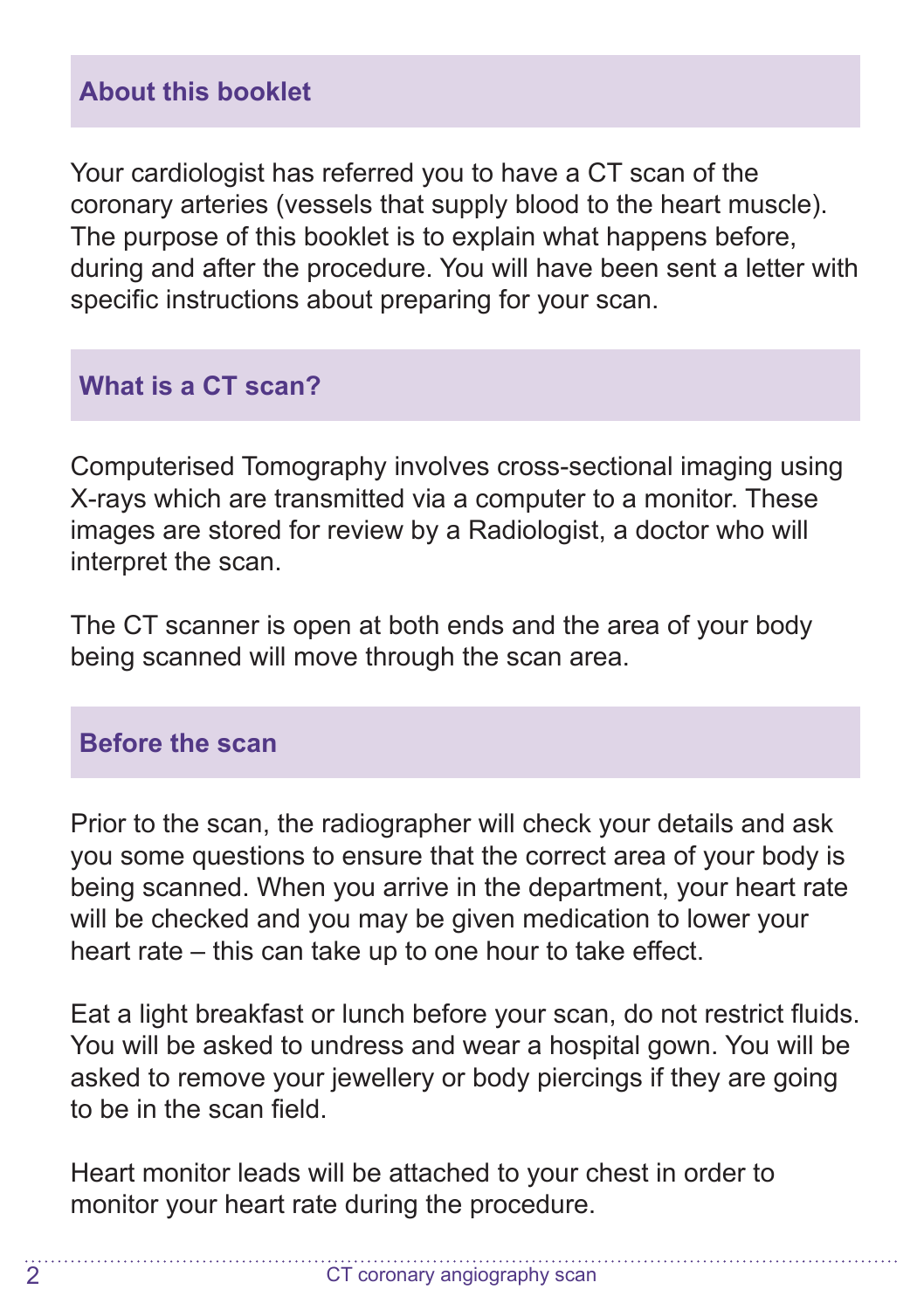A small plastic cannula will be placed in a vein in your arm. This allows us to inject the contrast medium (x-ray dye), which is necessary to highlight the coronary arteries. The fluid is colourless and shows up white on the scans.

We will ask you questions about your medical history and we will explain what happens during the injection of contrast. Please bring a list of all medication you are taking with you.

#### **During the scan**

You will have to lie on a couch with your arms raised for the scan and keep still when the images are being taken. During the scan you will be asked to hold your breath whilst the images are acquired. We will practise the breath hold with you before the scan. We will explain what you can expect during the procedure but it may be helpful for you to practice holding your breath for up to **20 seconds** before you arrive for your scan.

The scan will take around 20 minutes to perform, although it will take longer to set up the scan and the monitoring equipment. Please allow **four hours** for this scan, this is to enable us to monitor your heart rate and allow any medication we give you to take effect before you are scanned.

#### **After the scan**

You may eat and drink normally after your scan. It is recommended that you drink plenty of fluids. If you have had an injection we recommend that you remain in the hospital for one hour after your scan. Results of your scan will be sent to the cardiologist who requested them within two weeks.